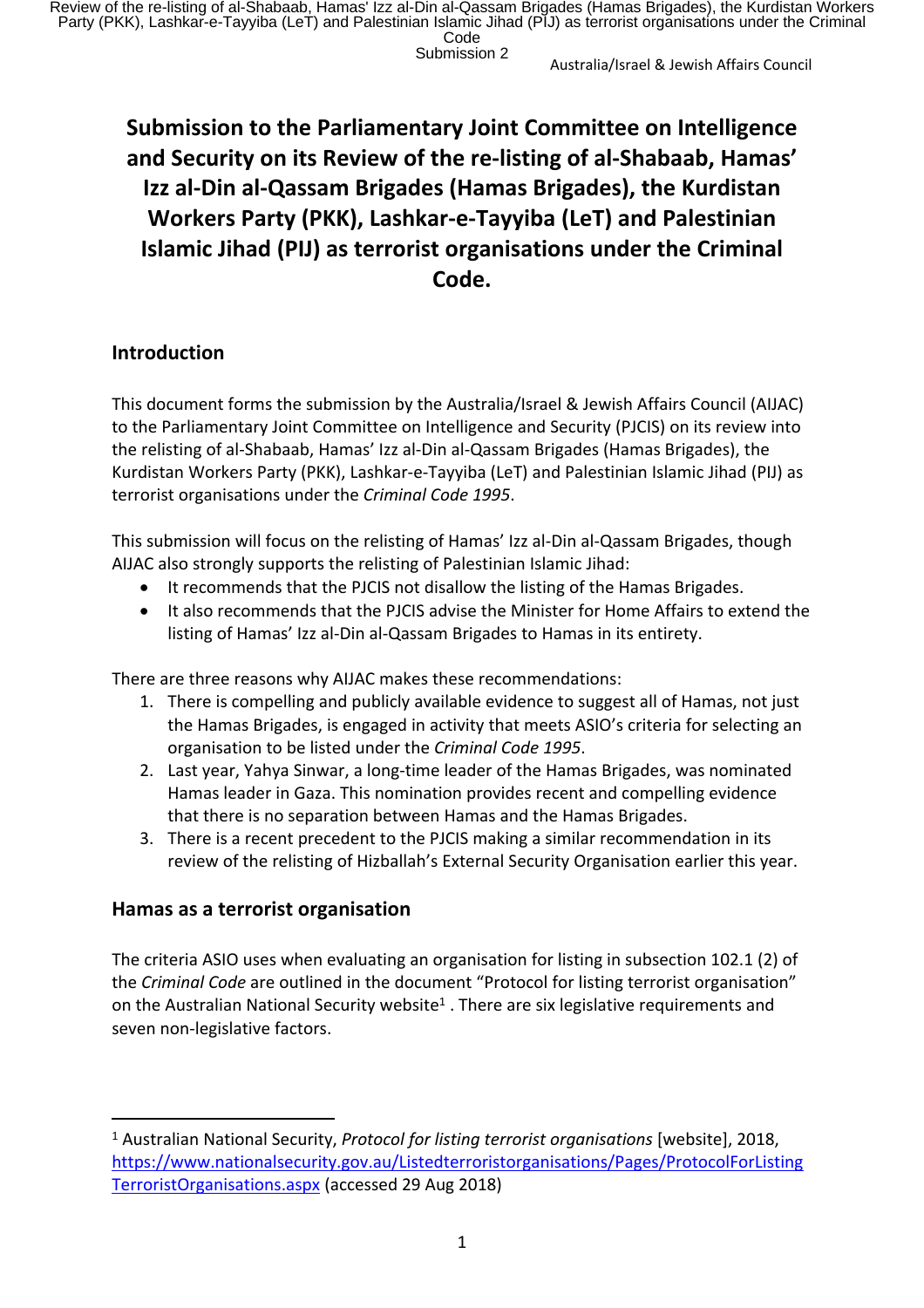There is compelling and publicly available evidence to suggest that all of Hamas, not just the Hamas Brigades, is engaged in activity that meets ASIO's criteria for selecting an organisation to consider listing under the *Criminal Code 1995*.

This submission will provide evidence that representatives of Hamas, not just the Hamas Brigades, have breached certain criteria.

Information that the organisation is directly or indirectly engaged in the doing of a terrorist act

In the *Criminal Code Amendment (Terrorism) Act 2003*, there is a comprehensive definition of a terrorist act<sup>2</sup>. To paraphrase and summarise, this definition provides that terrorism is an act undertaken to advance political, religious or ideological causes and causes serious harm to a person, to property or creates a serious risk to public safety.

In recent months, at the border between Gaza and Israel there has been ongoing violence against people and against property, as well as attacks that cause a serious risk to public safety<sup>3</sup>. This activity has been encouraged and supported by senior figures in Hamas who are not necessarily affiliated with the Hamas Brigades<sup>4</sup>.

Despite cross-border demonstrators having been described in media reports as "unarmed", there is evidence Gazan protesters used light weapons, explosives, Molotov cocktails, large catapults and sling shots used to fling ball bearings and stones, burning tyres to create a thick smokescreen and tools used to cut through fencing<sup>5</sup>. Hamas, not the Hamas Brigades, took responsibility, as did other jihadist groups<sup>6</sup>.

<sup>2</sup> Criminal Code Amendment (Terrorism) Act 2003 (Cwth) s100.1

<sup>3</sup> 'Briefing Number 60: Averting war in Gaza', *International Crisis Group* [website], 20 July 2018 https://www.crisisgroup.org/middle-east-north-africa/eastern-

mediterranean/israelpalestine/b60-averting-war-gaza (accessed 29 Aug 2018) 4 'Text of press conference – Arabic language' *Hamas Izz al-Din, al-Qassam Brigades*  [website] May 14 2018, https://hamas.ps/ar/post/9139/ (accessed 29 Aug 2018) or For analysis and translation see Halevi, J 'Why is Hamas interested in Palestinian deaths?' *Jerusalem Centre for Public Affairs,* May 16 2018 http://jcpa.org/article/why-hamasinterested-palestinian-deaths/# edn1 (accessed 29 Aug 2018)

<sup>5</sup> Halevi J 'Hamas' warfare tactics in the 'Great March of Return'' *Jerusalem Centre for Public Affairs,* April 30 2018 http://jcpa.org/article/hamas-warfare-tactics-in-the-great-returnmarch/ (accessed 29 Aug 2018)

<sup>6</sup> Text of press conference – Arabic language' *Hamas* [website] May 14 2018, https://hamas.ps/ar/post/9139/ (accessed 29 Aug 2018) or

For analysis and translation see Halevi, J 'Why is Hamas interested in Palestinian deaths?' *Jerusalem Centre for Public Affairs,* May 16 2018 http://jcpa.org/article/why-hamasinterested-palestinian-deaths/# edn1 (accessed 29 Aug 2018)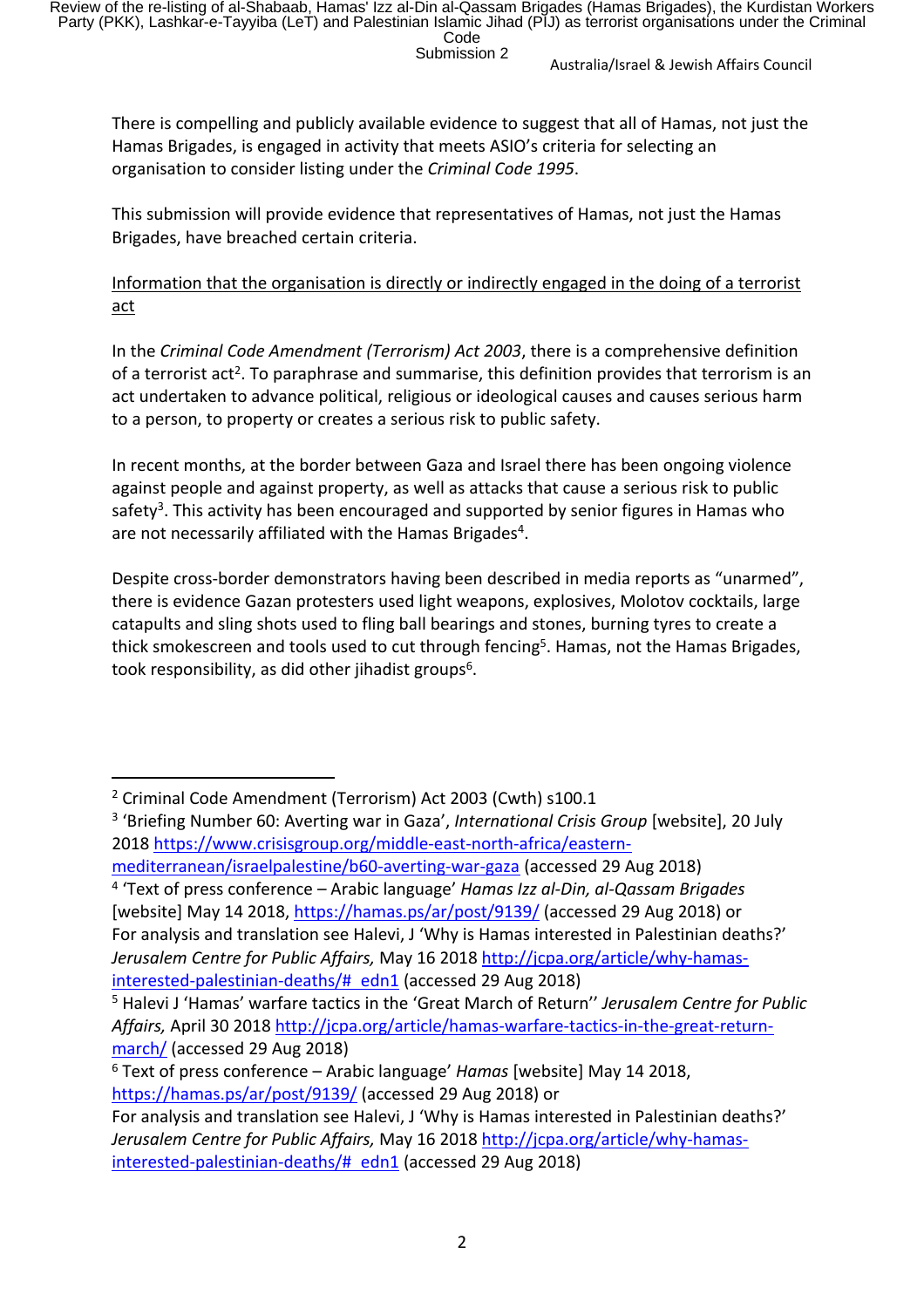There have also been numerous rocket attacks from within Gaza into Israeli territory, of which Hamas Brigades and other groups have claimed responsibility<sup>7</sup>. These rockets have been fired indiscriminately and landed in towns, on homes and on farms. The rockets have caused damage to property, have caused casualties and pose a serious risk to public safety.

Hamas is also supporting the launch of burnings kites and other similar incendiary devices, which they fly over the border from Gaza and then land on the Israeli side, setting fire to agricultural and forested land, destroying property and risking public safety. These kites are often emblazoned with Palestinian national symbols and swastikas.

While it is the Hamas Brigades that have claimed responsibility for the rocket attacks, Hamas officials have certainly not distanced themselves from the kite attacks or border clashes. Additionally, the Brigades are funded via the broader Hamas organisation. Hamas continues to receive funding from external sources, including known terrorist sponsor Iran, which it funnels to its militia<sup>8</sup>. As evidence of the improving political and financial links between Hamas and Iran, in July 2018, Hamas Minister for Religious Endowment Ismail Radwan participated in a tele-conference on the topic of resistance with Gholamhossein Gheybparvar, deputy to Qassem Sulaimaini, commander of the Iranian Revolutionary Guard Corps<sup>9</sup>.

A further criterion when assessing Hamas' activity is motivation. The motivation for Hamas' attacks is ideological. The Hamas Charter<sup>10</sup> calls for the destruction of Israel. While the international community recognises the right of Israel to exist as a state, Hamas does not. Hamas believes a Palestinian state should extend from the "River Jordan in the east to the Mediterranean in the west and from Ras al-Naqurah in the north to Umm al-Rashrash in the south, [it] is an integral territorial unit". In addition to Hamas' openly racist Charter<sup>11</sup>, which is still in effect, a new "document of general principles and policies" released by Hamas last

<sup>7</sup> 'Military statement issued by the Joint Chamber of Palestinian Resistance Factions - Arabic language', *Hamas Izz al-Din, al-Qassam Brigades* [website] June 27 2018,

-الغرفة-عن-صادر-بيان/5367/القسـام-بلاغات-بيانات/https://www.alqassam.net/arabic<br>الفلسـطينية-المقاومة-لفصائل-المشـتركة (accessed Aug 29 2018)

8 Levitt, M 'Iran's support for terrorism under the JCPOA' *The Washington Institute,*  [website] July 8 2018, https://www.washingtoninstitute.org/policy-analysis/view/iranssupport-for-terrorism-under-the-jcpoa (accessed Aug 29 2018)

<sup>9</sup>Amer A A 'What is behind the Hamas-Iran rapprochement?' *Al-Jazeera* [website], July 26 2018, https://www.aljazeera.com/indepth/opinion/hamas-iran-rapprochement-

180725150509789.html (accessed Aug 29 2018)

<sup>10</sup> Hamas Document of General Principles and Policies, 2017,

https://www.middleeasteye.net/news/hamas-charter-1637794876 (accessed Aug 29 2018) - Note this is a translation of the Arabic language Charter

<sup>11</sup> Hamas Charter, 1988, https://fas.org/irp/world/para/docs/880818.htm (accessed Aug 29 2018) - Note this is a translation of the Arabic language Charter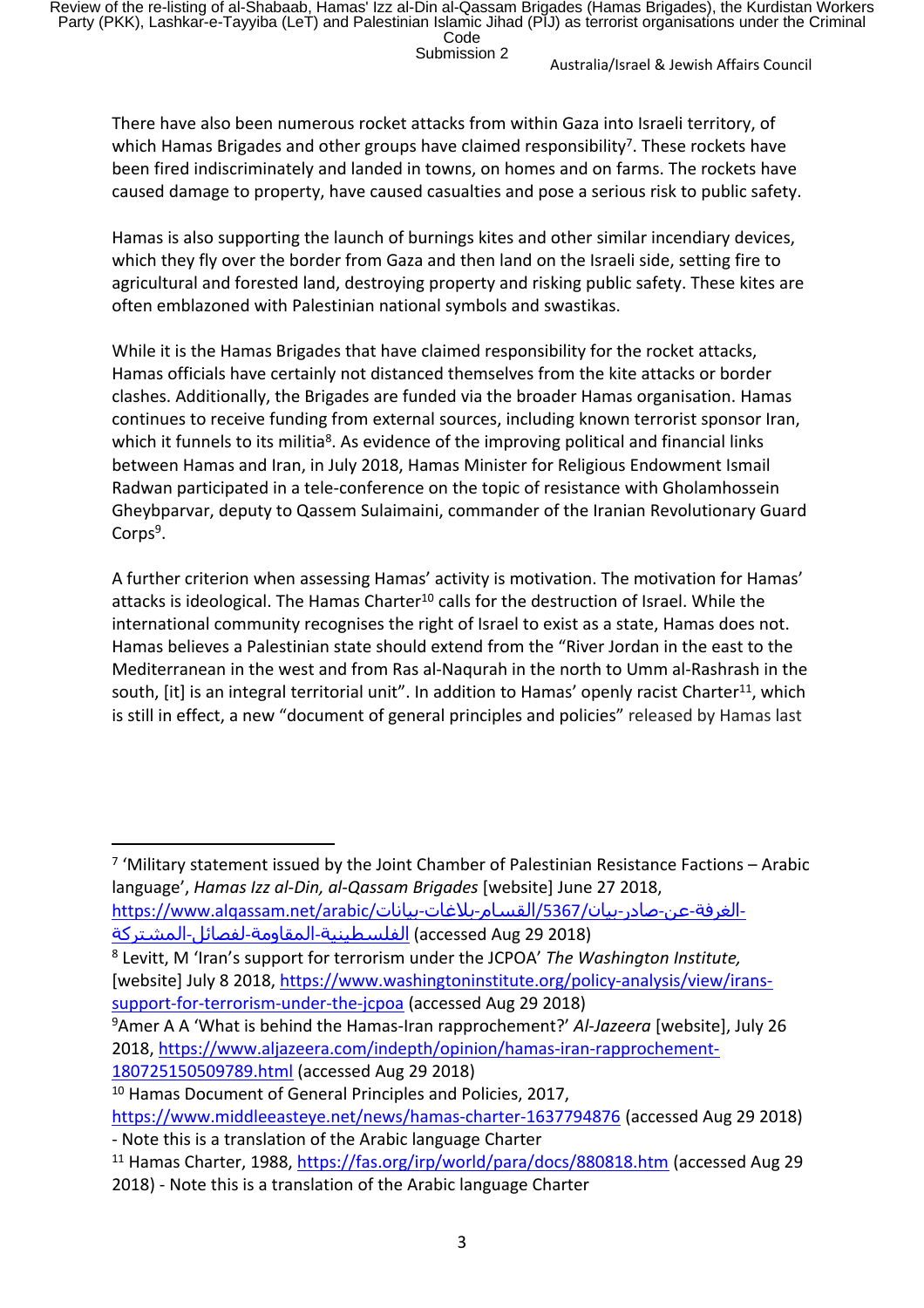year<sup>12</sup> reiterated that "the Zionist project [Israel] is a racist, aggressive, colonial and expansionist project based on seizing the property of others" and Hamas "rejects any alternative to the full and complete liberation of Palestine, from the river to the sea."

These documents represent the official position of Hamas as an organisation, not just the Hamas Brigades. They reveal clearly that Hamas' current violence is motivated by a desire to kill or drive out the citizens of a legitimate nation-state, Israel.

#### Information that the organisation advocates the doing of a terrorist act

Since March 2018, Gazans have engaged in a variety of activities against Israel including: attempting to breach the border with Israel and carrying weapons in an attempt to injure or kill Israelis, setting the main border crossing alight $13$ , creating diversions and chaos by burning tyres and other activities<sup>14</sup>, many of which meet the criteria of terrorism. This activity continued despite warnings from the Israeli Government and Israel Defence Forces to protesters to maintain a safe distance from the border.

During this time, Hamas leaders have encouraged and participated in this activity.

In March 2018, Hamas leader Yahya Sinwar said the demonstrations would continue "until we remove the transient border". At the same time, it was reported that Sinwar's colleague, Ismail Haniyeh, said the protests marked the start of Palestinians' return to all of Palestine, that is, territory on which Israel is the legitimate and recognised sovereign<sup>15</sup>.

In April 2018, Haniyeh called on Gazans to participate in the border clashes and not let up until "we will break the walls of the blockade, remove the occupation entity and return to all of Palestine"<sup>16</sup>. He also made it clear he was calling for violence against Israelis, saying

<sup>12</sup> Hamas Document of General Principles and Policies, 2017,

https://www.middleeasteye.net/news/hamas-charter-1637794876 (accessed Aug 29 2018) - Note this is a translation of the Arabic language Charter

<sup>13</sup> al-Mughrabi, N 'Israel closes Gaza border crossing damaged by Palestinians' *Reuters,* May 12 2018, *https*://www.reuters.com/article/us-israel-palestinians-crossing/israel-closes-gazaborder-crossing-damaged-by-palestinians-idUSKCN1ID0FM (accessed Aug 29 2018)

<sup>14</sup> Frantzman S J 'Reporter's notes: Palestinians burn tyres as second 'great march' protest heats up, *Jerusalem Post,* April 6 2018, https://www.jpost.com/Israel-News/WATCH-Smokeon-Gazas-border-549030 (accessed Aug 29 2018)

<sup>15</sup> Toameh K A 'Hamas head Sinwar says Gaza protests will continue until border is erased' *Times of Israel,* March 30 2018, https://www.timesofisrael.com/hamas-head-sinwar-saysgaza-protests-will-continue-until-border-erased/ (accessed Aug 29 2018)

<sup>16</sup> Toameh K A 'Hamas vows Gaza protests to last until Palestinians 'return to all of Palestine'' *Times of Israel,* April 9 2018 *https*://www.timesofisrael.com/hamas-vows-gazaprotests-to-continue-until-they-return-to-all-of-palestine/ (accessed Aug 29 2018)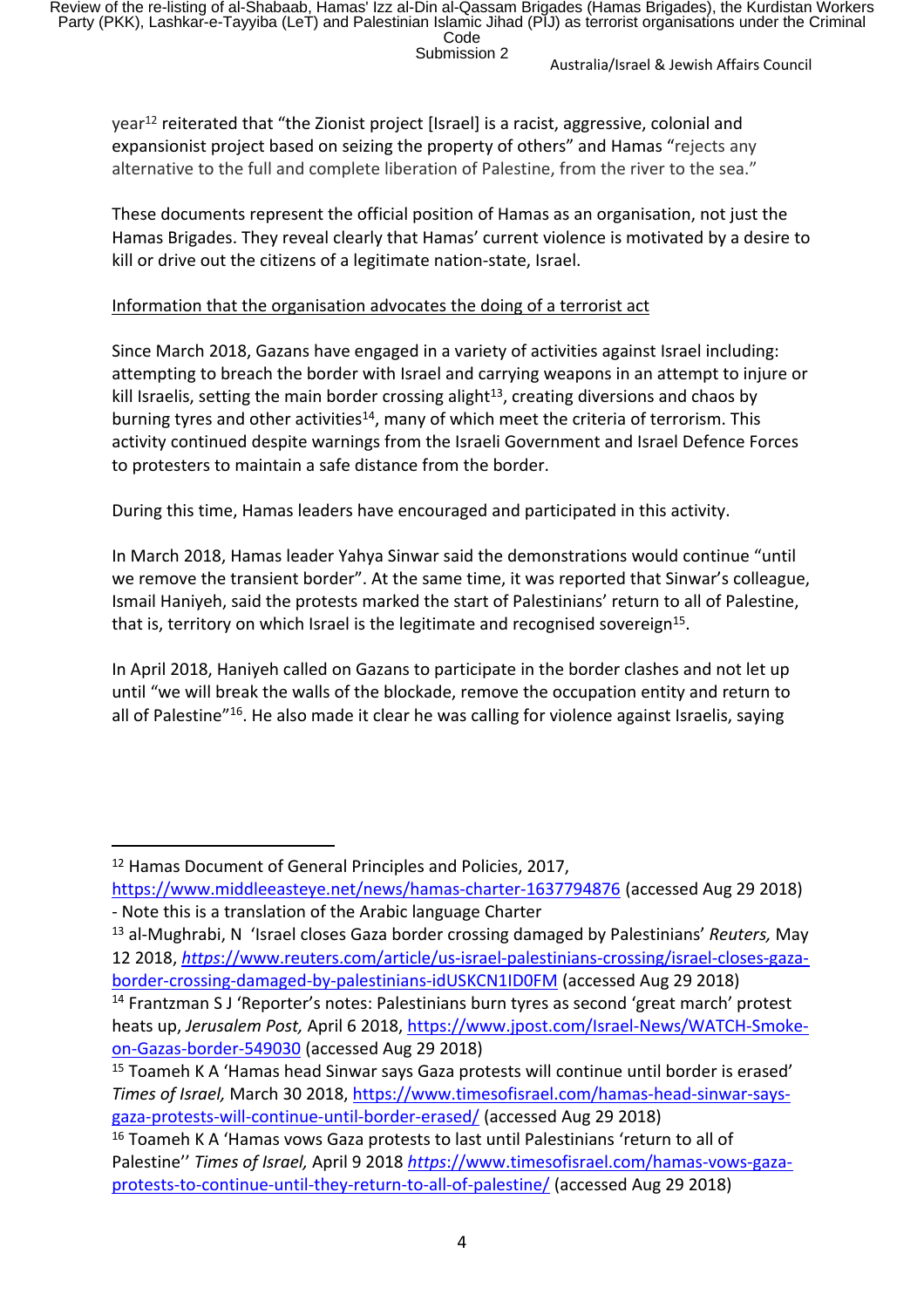"We will tear down the border [with Israel] and we will tear out their hearts from their bodies."<sup>17</sup>

On May 13 2018, ahead of the most violent border clashes, Hamas founder and current day leader Mahmoud Zahar gave an interview to *Al Jazeera Arabic* and rejected the hosts' claim that Hamas was engaged in "peaceful resistance". He said (translated to English): "So when we talk about 'peaceful resistance,' we are deceiving the public. This is a peaceful resistance bolstered by a military force and by security agencies, and enjoying tremendous popular support."<sup>18</sup>

#### The organisation's ideology

As explored earlier, Hamas' Charter calls for the destruction of Israel and the replacement of Israel with an Islamic Palestinian state. It does not recognise the legitimacy of the Israeli state. As well as being politically motivated, Hamas also subscribes to a version of Islam that sees no place for people of other faiths in Israel or Jerusalem<sup>19</sup>.

Hamas does not self-describe as a terrorist organisation, preferring to refer to itself as a resistance movement, specifically a movement of "armed resistance"<sup>20</sup>. As we have noted earlier in this submission, this "armed resistance" is indiscriminately directed at Israeli civilians in their homes, workplaces and in recreational spaces – in other words, it is clearly terrorism according to the definition in the *Criminal Code Amendment (Terrorism) Act 2003*

#### Listing by the United Nations or like-minded countries

Hamas is listed in its entirety by Australia's key allies the United States (since 1997), the European Union (since 2001) and Canada (since 2002).

According to the US Bureau of Counterterrorism, which is responsible for designating foreign terrorist organisations, this listing is critical in the fight against terrorism<sup>21</sup>. As well as protecting US interests, designations – like an Australian listing - support global efforts to curb terrorism financing, isolate terrorist organisations internationally, deter donations to these terrorist groups, heighten public awareness of the terrorist organisation, and,

<sup>17</sup> Sinwar, Y, *Al Jazeera*, April 6 2018 (video),

https://www.youtube.com/watch?v=klFbf6VG7uA&feature=youtu.be (accessed Aug 29 2018)

<sup>18</sup> Senior Hamas official Mahmoud al-Zahar on Gaza protests: This is not peaceful resistance, it is supported by our weapons' *MEMRI,* May 13 2018, https://www.memri.org/tv/seniorhamas-official-mahmoud-zahhar-on-gaza-protests-this-is-not-peaceful-resistance/transcript (accessed Aug 29 2018)

<sup>&</sup>lt;sup>19</sup> Hamas Charter, 2017, https://www.middleeasteye.net/news/hamas-charter-1637794876 (accessed Aug 29 2018) - Note this is a translation of the Arabic language Charter  $20$  Ibid

<sup>21</sup> Bureau of Counterterrorism, ' Foreign terrorist organisations', (website) https://www.state.gov/j/ct/rls/other/des/123085.htm (accessed Aug 29 2018)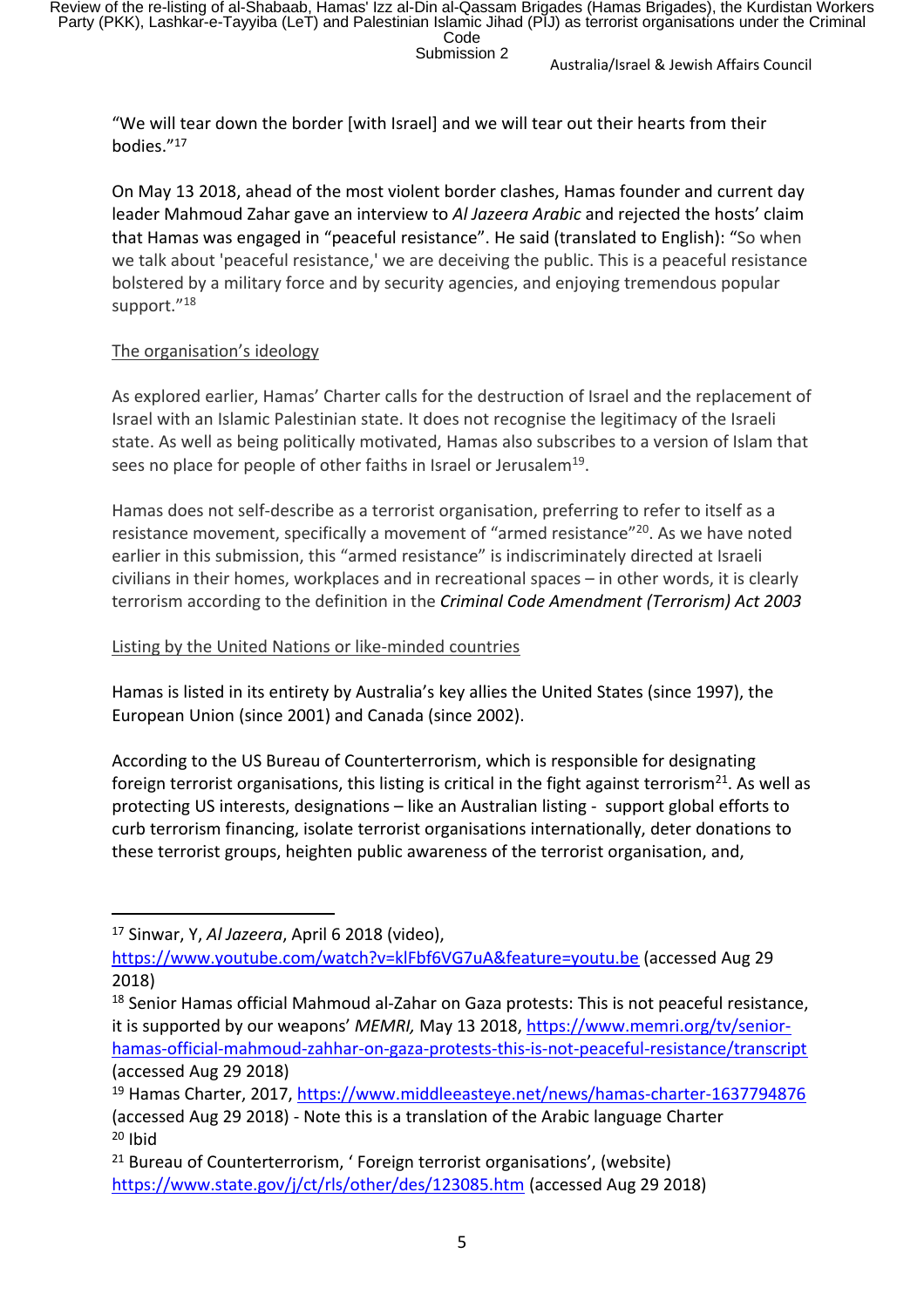importantly, in the US case, signal its concerns to other governments about a particular organisation's activities<sup>22</sup>.

# **Yahya Sinwar – evidence of the lack of distance between Hamas and Hamas Brigades**

In early 2017, a secretive internal election was held in Gaza. The outcome of that election was the rise of Yahya Sinwar, a founder of Hamas' security services, as Hamas leader in Gaza.

Now a so-called "civilian" leader, according to the US State Department – which designated Sinwar a terrorist in 2015 – Sinwar was a founder of the forerunner to the Izz al-Din al-Qassam Brigades. In 1988, he was arrested for his terrorist activity and was sentenced to serve four life terms due to his terrorism and the murder of two Israeli soldiers. He served 23 years before being released by Israel under a prisoner swap arrangement<sup>23</sup>.

Upon his election, a former Israeli intelligence agent Yaron Blum told media "he will do all he can to carry out terror attacks"<sup>24</sup>.

Despite his lengthy prison stint, it seems Sinwar has not relinquished violence. The former militia man was seen at the violent border demonstrations encouraging young Gazans into battle.

*The New York Times* reported Sinwar told youngsters: "We would rather die as martyrs than die out of oppression and humiliation … We are ready to die, and tens of thousands will die with us." He did not deny that Hamas had sent its militia to the border to face Israeli soldiers and compared Gaza to a "time bomb" ready to explode<sup>25</sup>.

It seems incongruous that an organisation with Hamas' history of activity and a key leader like Sinwar, whose background is completely in the banned military wing, is not listed.

 $22$  Ibid

<sup>&</sup>lt;sup>23</sup> Office of the Spokesperson 'Terrorist designations of Yahya Sinwar, Rawhi Mushtaha and Muhammed Deif' *US Department of State*, September 8 2015

https://web.archive.org/web/20170114025502/https://www.state.gov/r/pa/prs/ps/2015/0 9/246686.htm (accessed Aug 29 2018)

<sup>&</sup>lt;sup>24</sup> Beaumont, P 'Election of new Hamas Gaza Strip leader increases fear of confrontation' *The Guardian,* February 14 2017,

<sup>&</sup>lt;sup>25</sup> Halbfinder DM and Abuheweila, I 'As Gaza teeters on precipice, a Hamas leader speaks out' *New York Times,* May 10 2018

https://www.nytimes.com/2018/05/10/world/middleeast/gaza-protests-yehya-sinwar.html (accessed Aug 29 2018)